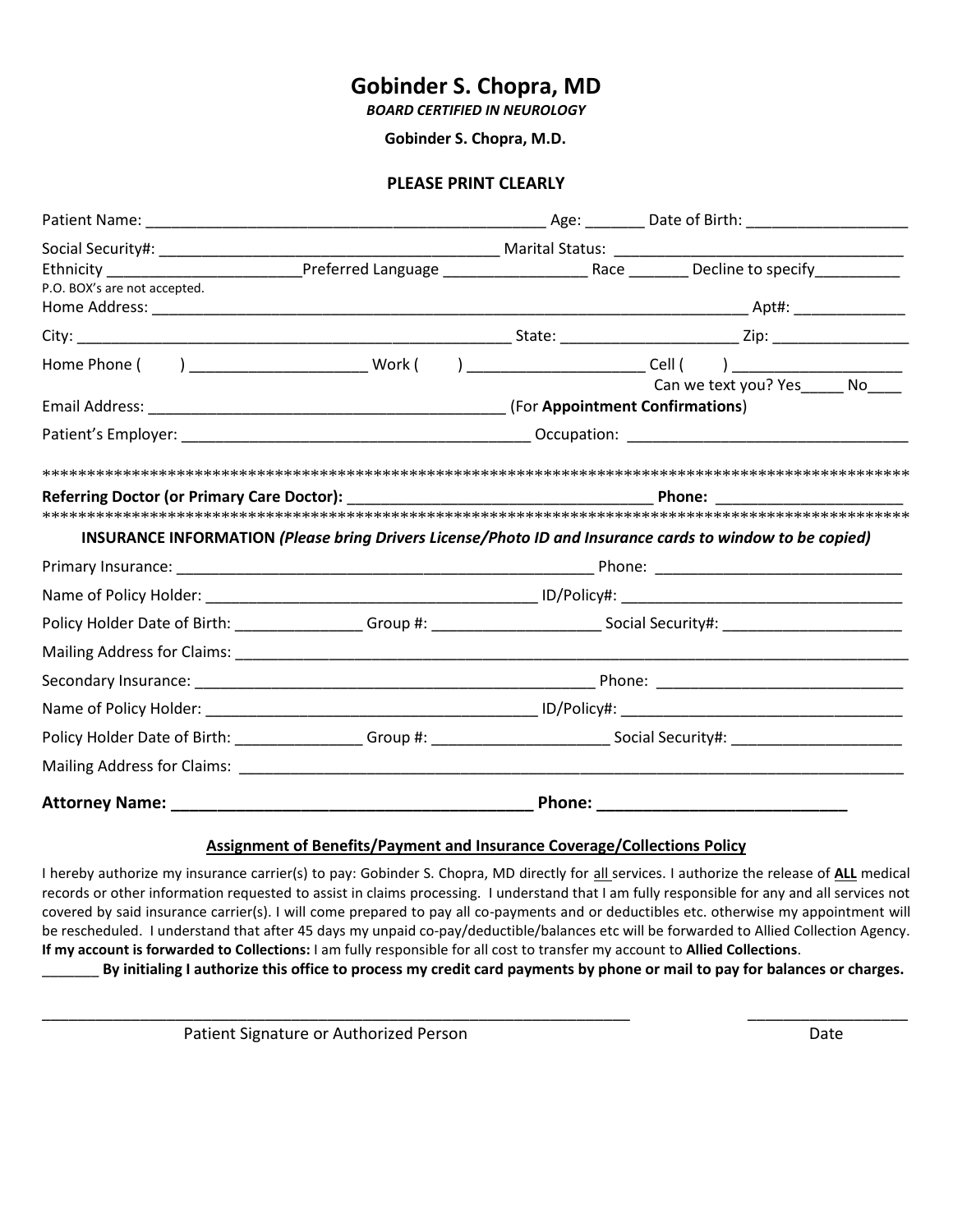### **GOBINDER CHOPRA, MD**

*Board Certified in Neurology*

## **RELEASE OF INFORMATION**

Due to the confidential nature of your medical care, it is against the law to release and/or discuss your care or test results with anyone other than you, the patient, corresponding physicians and your insurance company. Please see the posted Privacy Notice for further explanation.

Therefore, please list the names and phone numbers of those persons to whom you want us to release information regarding your care. This will include all medical records, including psychological or psychiatric impairment (s), drug abuse, alcoholism, sickle cell anemia, AIDS, or test for an infection of HIV and its results.

**If you do not list your spouse, mother, father, sister, brother, friend, or attorney etc., they will not be privileged to any of the information regarding your medical care or condition.**

### **We will not discuss any information with anyone not listed on this sheet. Thank you (Please re-read the above sentence)**

| Name | Phone# | Relationship to you |
|------|--------|---------------------|
| Name | Phone# | Relationship to you |
| Name | Phone# | Relationship to you |
| Name | Phone# | Relationship to you |
| Name | Phone# | Relationship to you |

We will be sending copies of your results and reports to your referring and or primary care doctor. Additional copies that you request will be provided to you upon a within 30 business days at the cost of \$0.60 cents per page.

Please give the name and phone number of a reliable person that we may contact in case of an emergency. **This is very important!** Should an emergency arise, we need someone to contact.

| <b>Emergency Contact Name:</b> |               |
|--------------------------------|---------------|
| <b>Phone:</b> (Home)           | (Cell)        |
| <b>Patient Signature:</b>      | Today's Date: |

**Valid for 1 year unless otherwise revised by patient**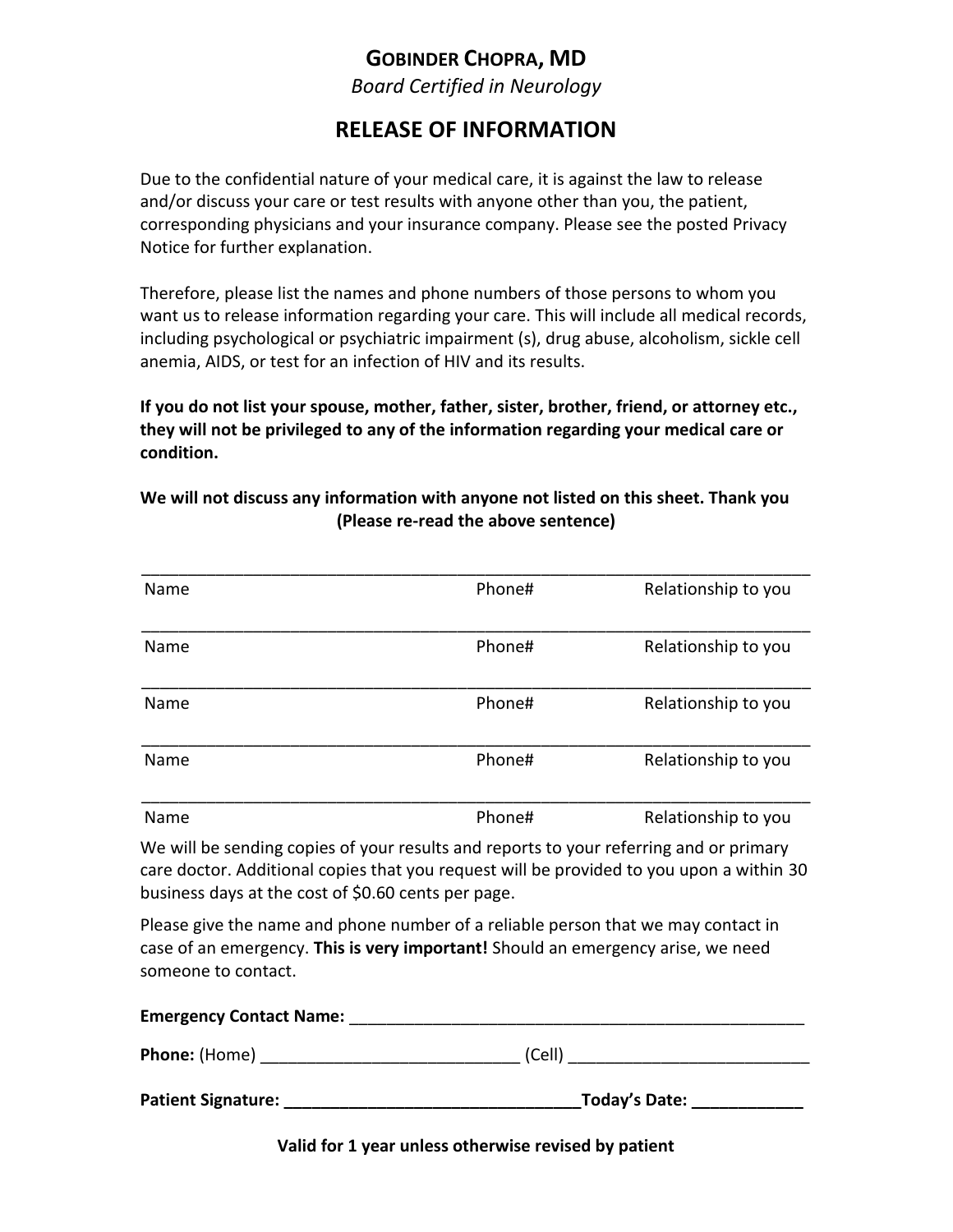### **GOBINDER S. CHOPRA, MD**

*Board Certified in Neurology*

### **CONSENT TO RELEASE INFORMATION**

I hereby authorize the release of any and all medical records, test results or other information contained in my medical chart to Gobinder S. Chopra, MD from any doctor or medical facility where medical services have been rendered to me. This release shall be made to include any records considered sensitive, i.e., psychological or psychiatric impairment(s) or condition(s); drug or alcohol, abuse or treatment(s); sickle cell anemia, AIDS, or test for infection with HIV.

I further understand that this consent to release information will allow Gobinder S. Chopra, MD to release any information in my medical chart to my insurance company regarding billing claims and request for information; my selected pharmacy and/or pharmacist; referring doctors or other doctors/specialist who are treating me or to whom I am being referred to for additional care; and hospital or medical facility where I have obtained medical treatment or where treatment may be sought or to any person whom I have listed in the release of information. I understand that this includes records considered sensitive, i.e., psychological or psychiatric impairment(s) or condition(s); drug or alcohol, abuse or treatment(s); sickle cell anemia, AIDS, or test for infection with HIV.

| <b>Patient Signature</b> | Date |
|--------------------------|------|
|                          |      |

#### **ADDITIONAL ACKNOWLEDGEMENT**

\_\_\_\_\_\_\_\_\_\_\_\_\_\_\_\_\_\_\_\_\_\_\_\_\_\_\_\_\_\_\_\_\_\_\_\_\_\_\_\_\_\_\_\_\_\_\_ \_\_\_\_\_\_\_\_\_\_\_\_\_\_\_\_\_\_

Please be advised that it is mandatory by Nevada Statute that if Gobinder S. Chopra MD becomes aware of any medical condition that may affect your ability to operate a motor vehicle this information will be released to the appropriate State Authority. This may result in a suspension of your driver's License.

Further, if at any time an attorney request records from this office said attorney must provide a Release for medical records which includes the above mentioned sensitive records release or subpoena the records by official process from an appropriate court of law. To insure confidentiality, this medical information will **only** be faxed to another medical facility. We do not fax to a private residence or attorney's office.

Patient Signature Date Date of the Date of the Date Date Date Date of the Date Date of the Date of the Date of the Date of the Date of the Date of the Date of the Date of the Date of the Date of the Date of the Date of the

**Acknowledgement of Review of Notice of Privacy Policy**

\_\_\_\_\_\_\_\_\_\_\_\_\_\_\_\_\_\_\_\_\_\_\_\_\_\_\_\_\_\_\_\_\_\_\_\_\_\_\_\_\_\_\_\_\_\_\_\_ \_\_\_\_\_\_\_\_\_\_\_\_\_\_\_\_\_\_

I have reviewed the Notice of Privacy Practices, which explains how my medical information will be used and disclosed. I understand that I am entitled to receive a copy of this document.

| Signature of patient                                | Date            |
|-----------------------------------------------------|-----------------|
| For office use only                                 |                 |
| Notice of privacy practices sent/delivered on       | <b>Initials</b> |
| Signed Acknowledgement of Receipt received on       | <b>Initials</b> |
| Patient refused or failed to Acknowledge Receipt on | <b>Initials</b> |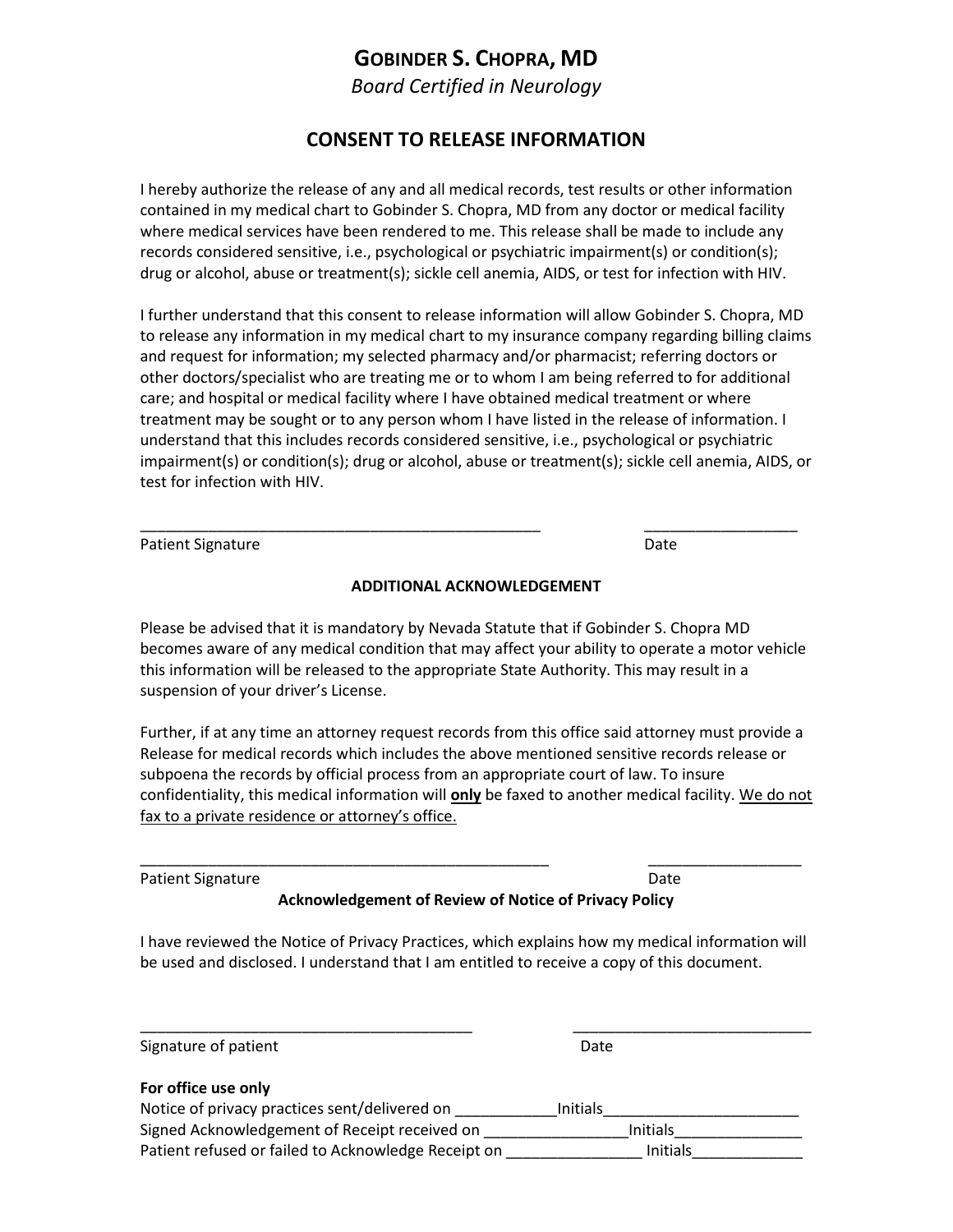# **GOBINDER CHOPRA, MD** *Board Certified in Neurology* **OFFICE POLICIES**

1. Office hours are: Monday through Thursday from 7:00 a.m. to 5:30 p.m. The office is closed on Friday Saturday and Sunday. There is a physician on call for the office 24 hours a day, seven days a week.

2. All patients are given the necessary time and attention at each visit therefore you may experience wait times beyond the scheduled appointment. If calling and you receive our voicemail please leave a detailed message. All calls are returned within 48 hours. If your call is urgent, please inform the operator so that she may direct you to the proper person. **IF YOUR SITUATION IS LIFE THREATENING, PLEASE CALL 911, OR GO TO THE NEAREST EMERGENCY ROOM.** 

3. Please call at least 24 hours in advance to cancel or reschedule an appointment or you may incur a \$50 no-show charge.

4. No Children are allowed when TESTING. You must comply with all testing instructions or your appointment will be rescheduled. There are no exceptions.

5. Completion of and Signatures for the entire "New Patient Packet" are required. You must have a valid photo ID and insurance cards at time of service. You are required to sign in upon arrival and you must sign your superbill after each visit.

6. You must bring a Translator (If not fluent in English). A witness or guardian is required if medically necessary. If being transported an attendant must accompany you for the entire visit. We will not assist in transporting, lifting or physically supporting patients who are not able to move independently. Your appointment will be rescheduled.

7. Compliance is not negotiable. Any act of Non-Compliance will result in immediate termination of care with no exceptions.

8. PER NRS 629.051 Healthcare records may be destroyed after 5 years.

Patient Signature Date

**By signing I confirm to have read, I understand and agree to all terms and will comply.**

\_\_\_\_\_\_\_\_\_\_\_\_\_\_\_\_\_\_\_\_\_\_\_\_\_\_\_\_\_\_\_\_\_\_\_\_\_\_\_\_\_\_\_\_\_\_\_ \_\_\_\_\_\_\_\_\_\_\_\_\_\_\_\_\_\_\_\_\_

**Please Visit our Website:**

**WWW.Chopramd.com**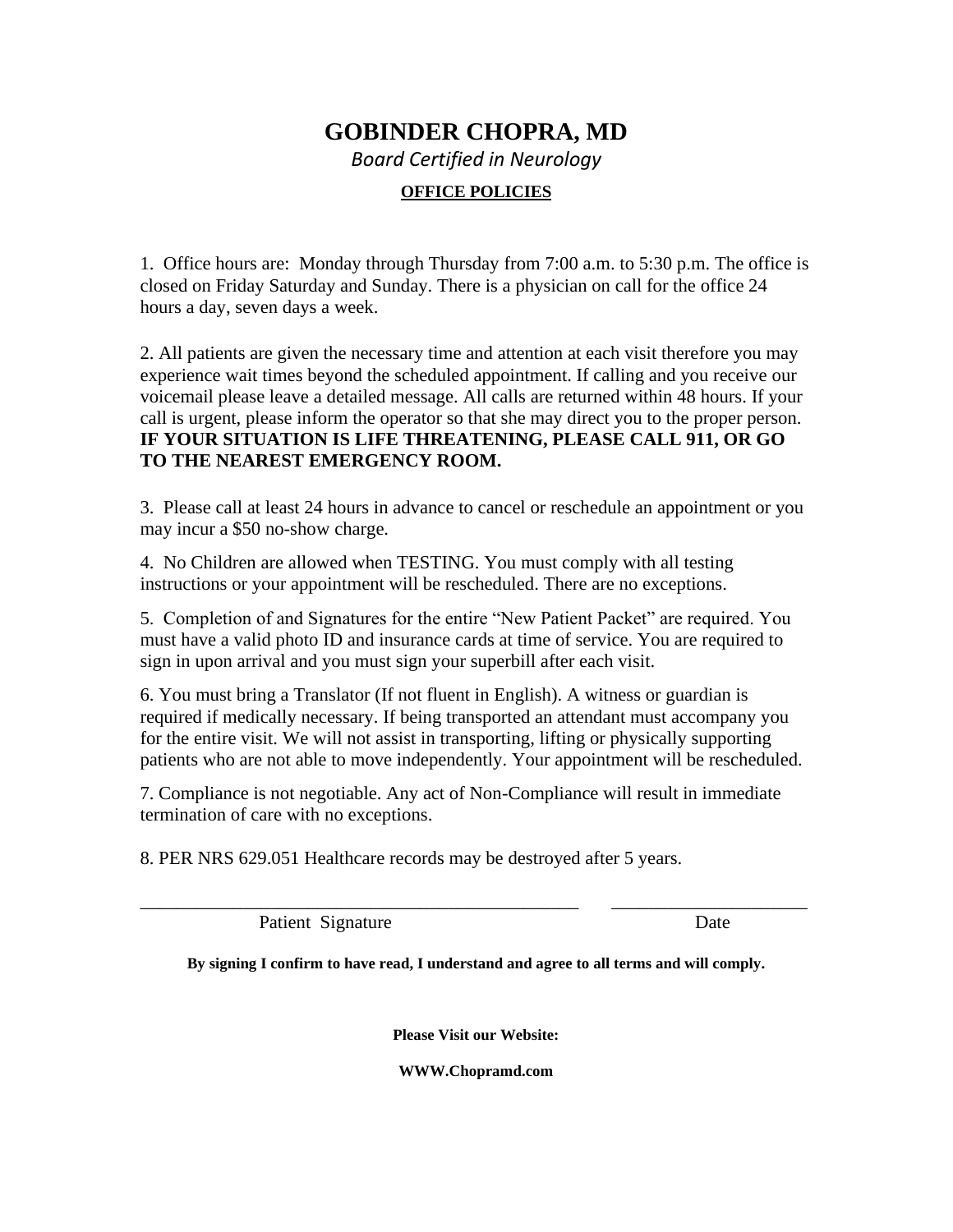## *GOBINDER CHOPRA, MD Board Certified in Neurology* **PATIENT RESPONSIBILITIES**

Most Insurance companies require authorization for the testing ordered by our doctor. We will do everything possible to get the necessary authorization on your behalf. We frequently run into delays depending upon the complexity of the authorization process set up by the individual insurance requirements. Normally we allow two weeks to obtain authorization. Please remember that your insurance may have specific requirements and **ULTIMATELY**, it is your responsibility to communicate with your insurance company if the situation warrants.

As a patient, it is your responsibility to:

- **\*** Follow through with all test & visits for test results as ordered.
- **\*** Inform us immediately of any Insurance, address, phone number etc. changes.
- **\*** Obtain all results of test ordered and communicate with your doctor at follow up visits.
- **\*** Inform us immediately if you are experiencing any difficulties with your medications.
- \* Inform us immediately if your symptoms change or worsen.
- \* Make sure you do not run out of medication. Call 1 week before out of meds.
- \* Provide your Insurance Company with any requested information.
- \* Pay all co-payments and deductibles at the time of your visit.

Your doctor cannot be responsible or held liable if you fail to follow through with test that have been ordered. Tests are ordered to help establish a specific diagnosis or rule out any serious disease processes, should they exist. You must complete the test ordered and follow up with the doctor to obtain test results. **WE DO NOT GIVE TEST RESULTS OVER THE PHONE.**

You, the patient, must actively participate in your care. Communication is vital in any doctor-patient relationship.

If your insurance company denies our request for diagnostic testing, we may be able to make arrangements so that you can complete the test as ordered.

By signing this form, you agree to assume your responsibilities as a patient, and have agreed to actively participate in your care and treatment.

\_\_\_\_\_\_\_\_\_\_\_\_\_\_\_\_\_\_\_\_\_\_\_\_\_\_\_\_\_\_\_\_\_\_\_\_\_\_\_\_\_\_\_\_\_ \_\_\_\_\_\_\_\_\_\_\_\_\_\_\_\_\_\_\_\_\_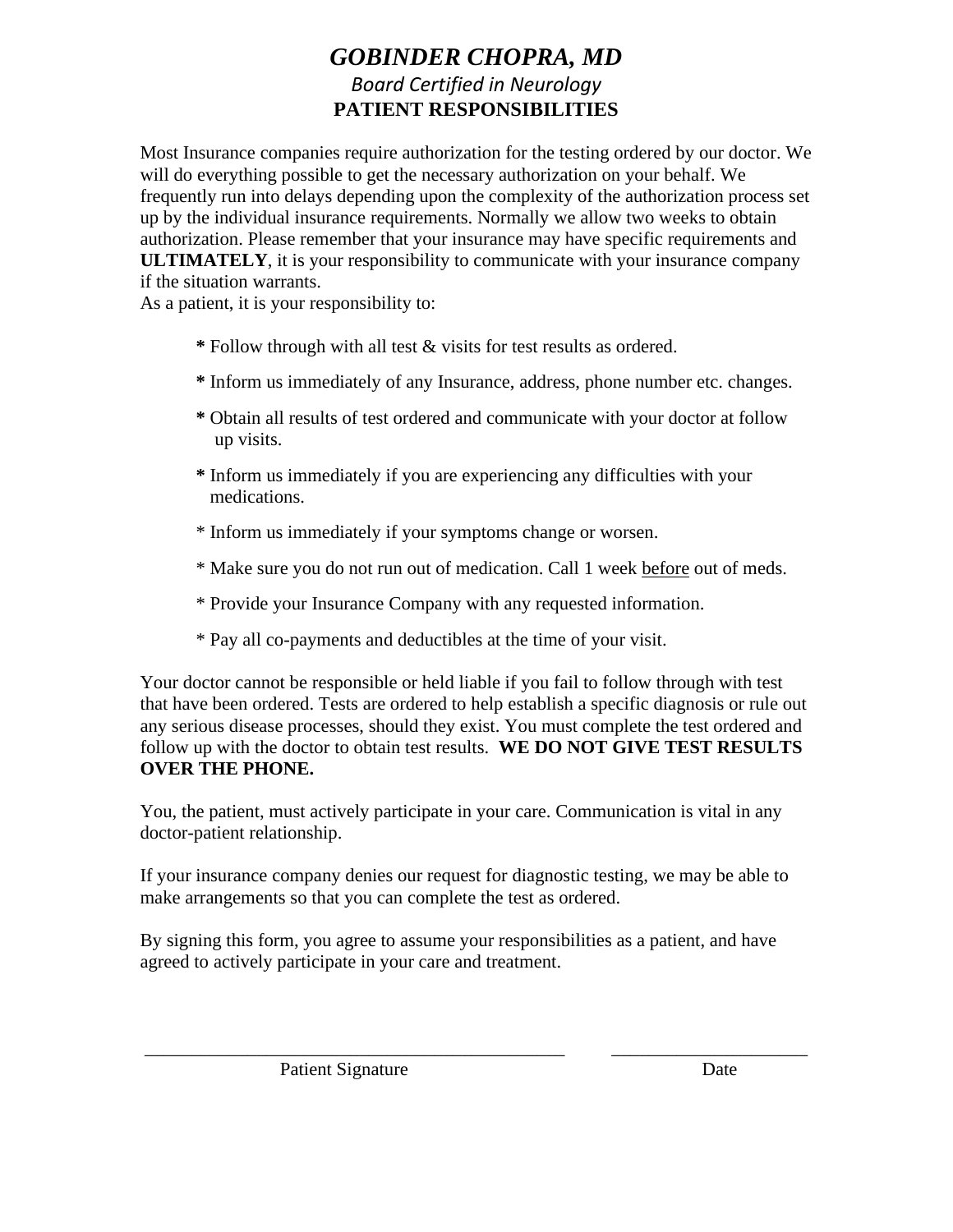### **Gobinder Chopra, MD**  *BOARD CERTIFIED IN NEUROLOGY*

#### **PERSONAL MEDICAL HISTORY FORM**

| Date:                                                                                                                                           |                                                                                       |  |  |
|-------------------------------------------------------------------------------------------------------------------------------------------------|---------------------------------------------------------------------------------------|--|--|
| Name:                                                                                                                                           | $Ht:$ Wt:                                                                             |  |  |
|                                                                                                                                                 |                                                                                       |  |  |
|                                                                                                                                                 |                                                                                       |  |  |
| Are you: Right handed Left handed                                                                                                               | both<br>(Circle one)                                                                  |  |  |
| Reason for your visit today and how long you have had this problem:                                                                             |                                                                                       |  |  |
| Is your visit related to a MVA or Work related Accident Yes No (Circle one)                                                                     |                                                                                       |  |  |
| If yes are you currently off work? Yes No Date last worked if answered Yes                                                                      |                                                                                       |  |  |
| Do you have any NEW medical problems or symptoms? Yes                                                                                           | No                                                                                    |  |  |
| If yes please explain                                                                                                                           |                                                                                       |  |  |
| Did you have any MRI, X-Ray, and/or CT testing ordered by another Physician since<br>scheduling this appointment? Yes No If yes where and when? |                                                                                       |  |  |
| Have you had any recent blood tests ordered by another Physician? (In last 6                                                                    |                                                                                       |  |  |
| when?                                                                                                                                           | Have you been to the Hospital since you scheduled this visit? Yes No If yes where and |  |  |
|                                                                                                                                                 | Have you seen another Neurologist other than Dr. Chopra? Yes No If yes where          |  |  |
| and when                                                                                                                                        |                                                                                       |  |  |
| <b>Operations (Surgery)</b>                                                                                                                     | <u>Date (s)</u> Date (s) <b>Date (s)</b>                                              |  |  |
| List medications which you take regularly:                                                                                                      |                                                                                       |  |  |
| Type                                                                                                                                            | Dose/Frequency______________                                                          |  |  |
| Type                                                                                                                                            | Dose/Frequency______________                                                          |  |  |
| Type                                                                                                                                            | Dose/Frequency_______________                                                         |  |  |
| Type_                                                                                                                                           | Dose/Frequency_________________                                                       |  |  |
| Type                                                                                                                                            | Dose/Frequency________________                                                        |  |  |
| Type                                                                                                                                            | Dose/Frequency                                                                        |  |  |
| <b>Type</b>                                                                                                                                     | Dose/Frequency                                                                        |  |  |
| Type_                                                                                                                                           | Dose/Frequency______________                                                          |  |  |
| Dose/Frequency_______________<br>Type                                                                                                           |                                                                                       |  |  |
| Diseases that run in your family:                                                                                                               |                                                                                       |  |  |
| Mother                                                                                                                                          |                                                                                       |  |  |
| Father                                                                                                                                          |                                                                                       |  |  |
| Other                                                                                                                                           |                                                                                       |  |  |
| List medication you are allergic to:                                                                                                            | Type of reaction you have                                                             |  |  |
|                                                                                                                                                 |                                                                                       |  |  |

\_\_\_\_\_\_\_\_\_\_\_\_\_\_\_\_\_\_\_\_\_\_\_\_\_\_\_\_\_\_\_\_\_\_\_\_\_\_\_\_\_\_\_\_\_\_\_\_\_\_\_\_\_\_\_\_\_\_\_\_\_\_\_\_\_\_\_\_\_\_\_\_

List all Physicians that **currently** treat you for other conditions: